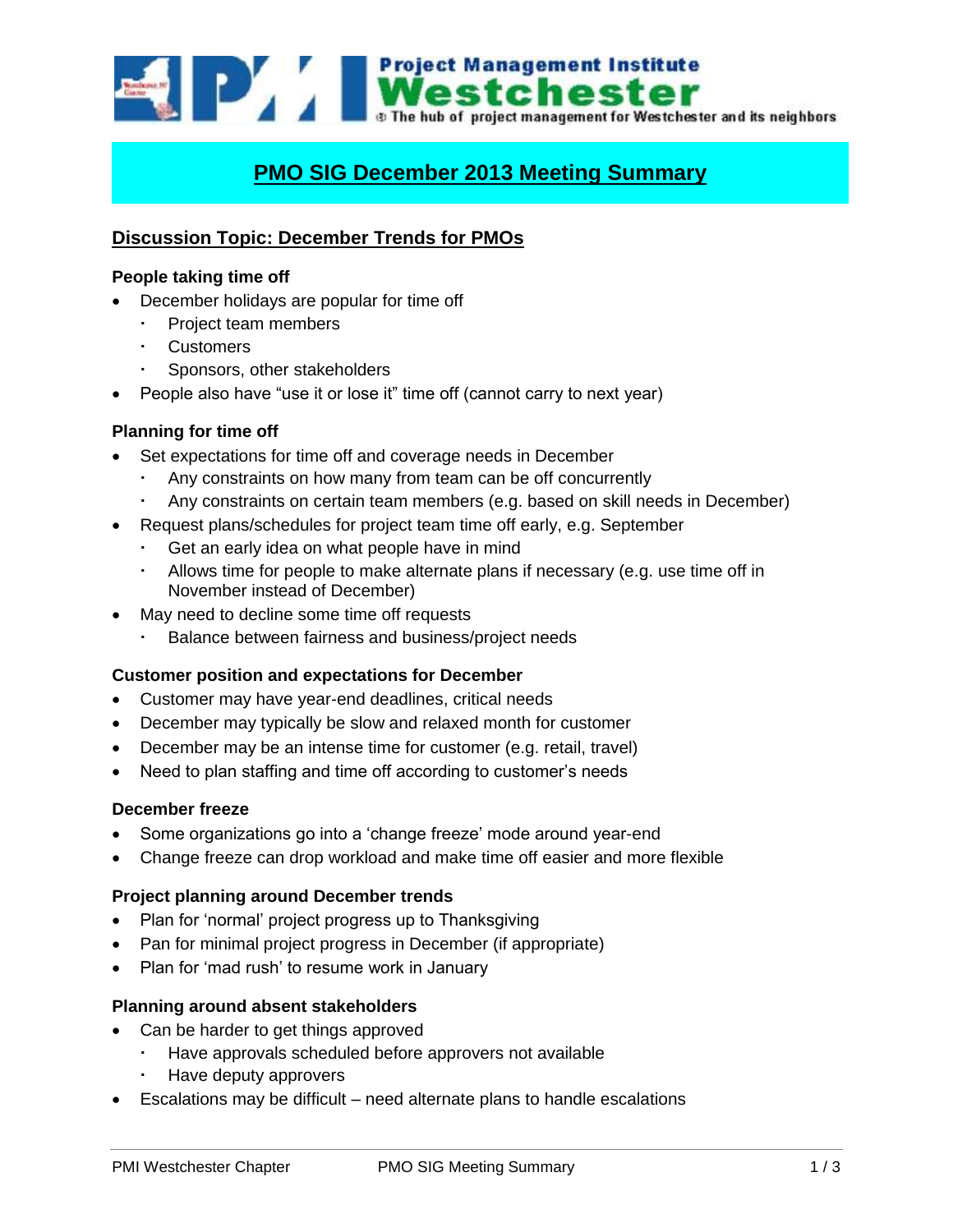

#### **Quiet time advantages**

- If project activity slows down, December can be a quiet time
- Quiet time allows
	- Chance to 'catch breath'
	- Reflection on project and team
	- Planning for next year

#### **Holiday or year-end parties**

- Company parties often scheduled in December, may impact work schedules
	- May need to consider next day schedule, perhaps plan for later start (no early meetings)
- There is usually more food around the office in December
	- Vendors, customers, etc. may send food
	- Employees/contractors often bring in food to share
	- Food is a good motivator, reason to mingle and socialize

#### **Cultural, religious and international differences**

- Need to consider cultural differences for international projects, and/or project teams comprising multiple nationalities or cultures
- Not everyone observes same holidays, or treats holiday time the same
	- Some countries allow much more time off, more respectful of holiday time
- Cultural or religious diversity may provide opportunity for staffing backups (backup by team members not celebrating a holiday)
- Takeover of an organization by a different culture can cause changes in how December time off is treated (better or worse)

#### **Happy holidays!**

Happy holidays to all PMO SIG participants. We'll meet again in 2014.

# **Next Meeting**

Next meeting is in January. Topic: TBD

#### **PMO SIG Discussion Topics to Consider**

- 1. PMO Practice
	- a. PMO Resources Templates, Websites, etc.
- $\sqrt{\phantom{a}}$  b. PMO Best Practices to support learning and process improvement within project teams
- $\sqrt{ }$  c. Coordination to roll out Agile in your organization
	- d. PMO Governance and Portfolios
	- 2. PMO Promotion
		- a. Looking at the PMO from the Outside
		- b. PMO Promotion in the Academic World
		- c. Promoting the value of the PMO
		- d. Explaining the benefits of the PMO